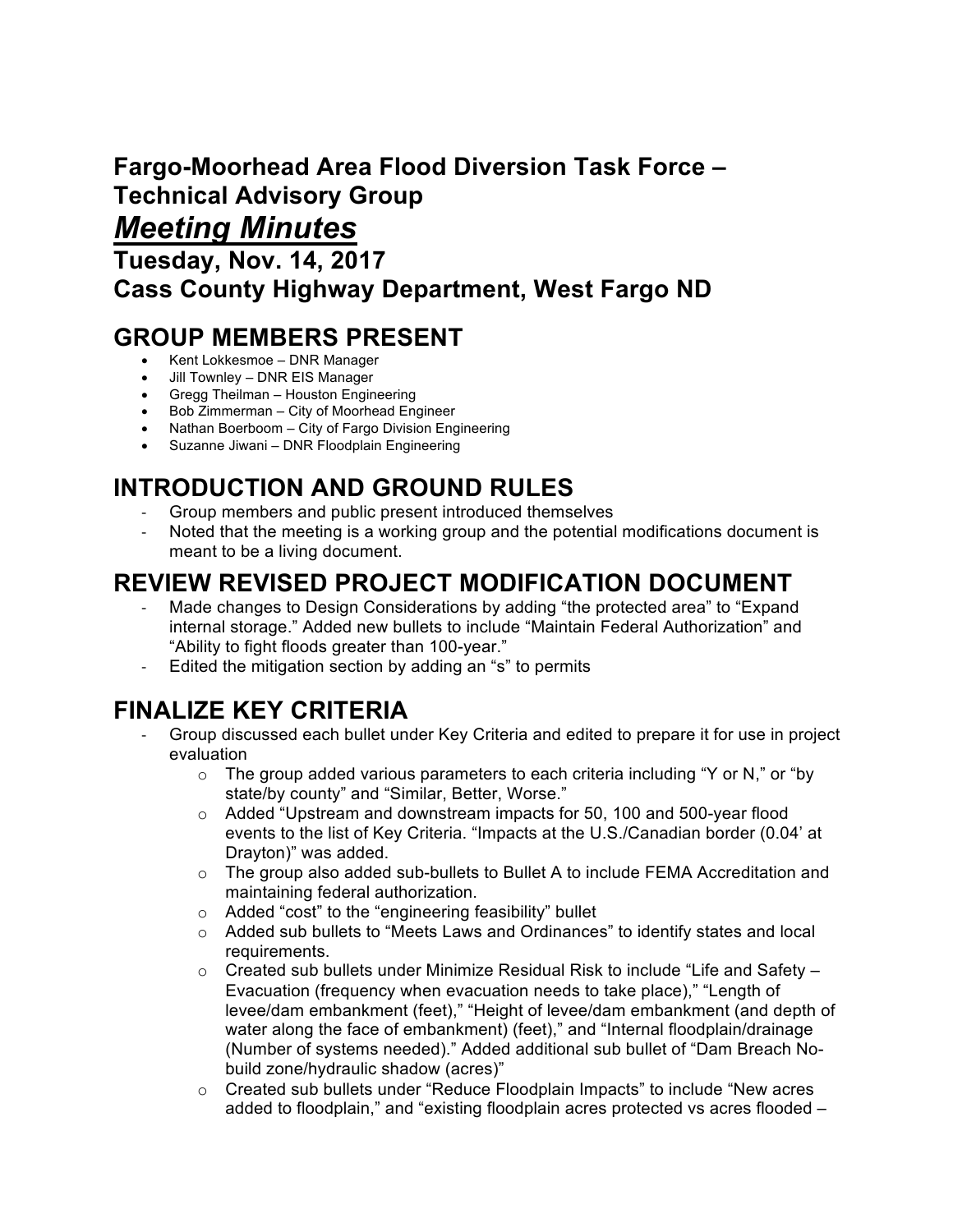ND/MN." Further sub bullets were added under each to evaluate by state and county.

- o Created Sub Bullets under "Limit Impacts to structures" by adding "New Structures added to floodplain" and "Existing floodplain structures protected vs. Structures flooded."
- $\circ$  The group removed the "Limit Impacts to jurisdictions outside of Cass County, ND and Clay County, MN"
- $\circ$  The group reviewed the Task Force charter to ensure their key criteria are in line with the document.

#### **DISCUSS ALTERNATIVE COMPONENTS**

- The group reviewed the tables handed out at the Task Force meeting on Nov. 13.
- Discussion about alternatives listed on the sheet commenced
	- $\circ$  Ms. Jiwani noted that distributed storage should be a part of any alternative. The group discussed this, and the understood direction set by the task force members during the previous days meeting. Types of distributed storage were discussed including dry dams, dropping levels on existing dams prior to flooding to provide additional storage, retention up and down the basin, tiling and internal storage.
	- $\circ$  Additional alternatives including a smaller diversion channel, flowing more water through town, impounding water inside the protection area, diverting the Wild Rice ricer, moving the dam on the Red River north were discussed.
	- o Ms. Jiwani noted it would be see what the models show effects from 35 feet, 37 feet, 38 feet and 39 feet of water through town with the current project. Mr. Boerboom noted that 38 feet or 39 feet would require large, potentially costly changes. Mr. Zimmerman noted the technical group should gather all the data and provide all the facts to the Task Force. Mr. Theilman said there may be a point of diminishing returns when running more water through town may not reduce the staging area by much. Ms. Jiwani noted the group should know how many miles of levees would have to be redone with if a levee-only option.
	- $\circ$  Evaluating a levee-only alternative was discussed. Ms. Jiwani said the DNR did evaluate a levee-only option and it was screened out early because it did not meet the stated purpose for the State EIS. Mr. Boerboom agreed the group should include it as data to present to the Task Force. Ms. Townley said they would look at the Corps previous analysis of the option.
	- $\circ$  Discussion about various alignments of a diversion channel and the embankment ensued. Mr. Theilman provided a map with embankment alignments evaluated during the Minnesota EIS process. The group agreed they were focusing on evaluating a 100-year flood event. Moving the alignment north of the Wild Rice was discussed. The group discussed studying a hybrid alignment between "North of Wild Rice River Option" and "MNDNR Northern Alignment."
	- $\circ$  Mr. Boerboom noted there was previous discussion of a no-build zone near the interstate. Mr. Thielman said there are more existing structures near the river as compared to north of Horace. There is a ridge running north of Horace and areas further to the west are less efficient for storage. He noted they would have to study volumes. He also noted there was a previously-studied Storage Area 1 near Horace.
	- $\circ$  Mr. Lokkesmoe asked if storage in the north would be possible. Ms. Jiwani noted she has worked on levees designed to impound water. Mr. Jason Benson noted the area would be fairly shallow due to ground elevation.